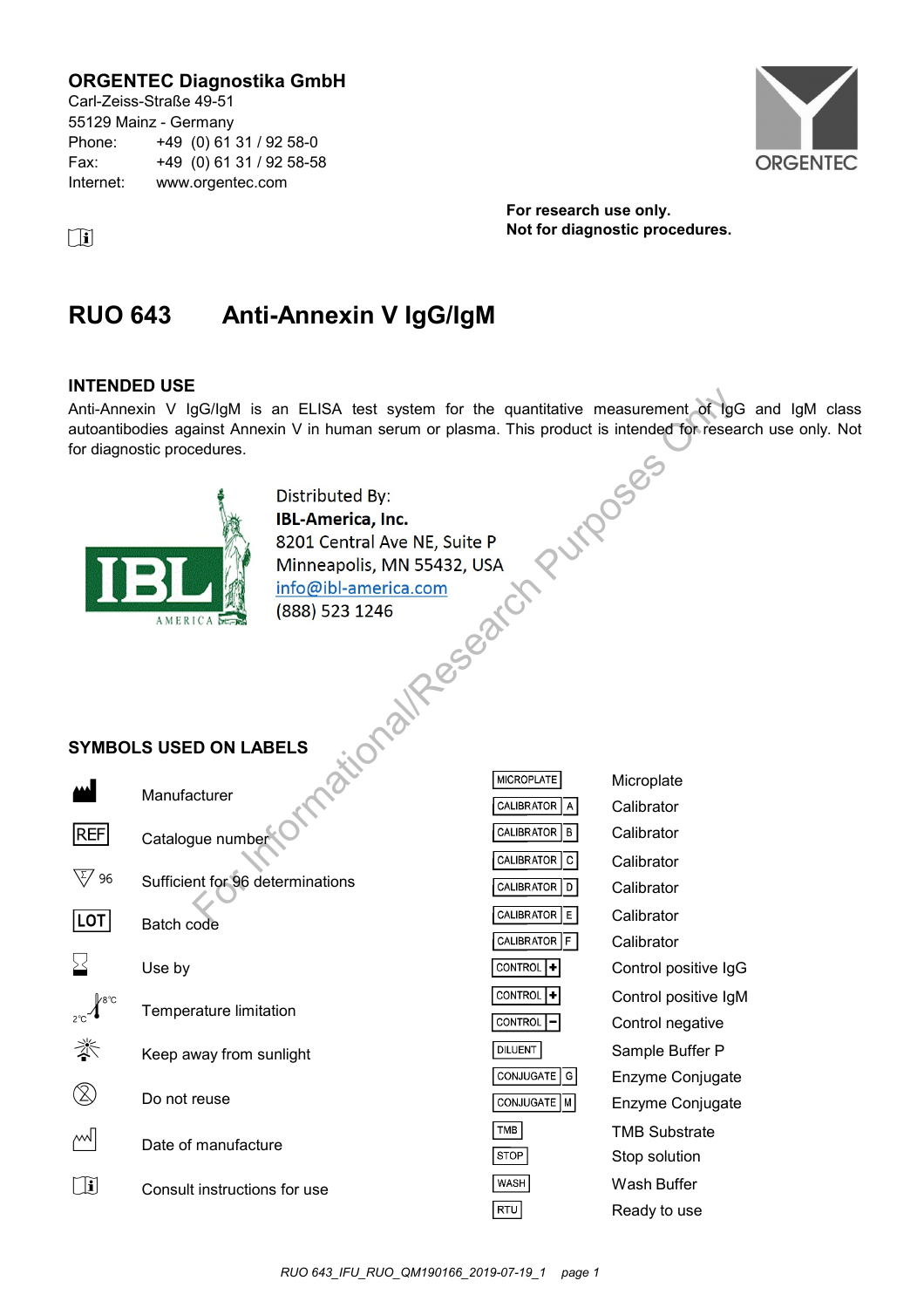### **PRINCIPLE OF THE TEST**

Human Annexin V is bound to microwells.

The determination is based on an indirect enzyme linked immune reaction with the following steps:

Specific antibodies in the sample bind to the antigen coated on the surface of the reaction wells. After incubation, a washing step removes unbound and unspecifically bound serum or plasma components. Subesquently added enzyme conjugate binds to the immobilized antibody-antigen-complexes. After incubation, a second washing step removes unbound enzyme conjugate. After addition of substrate solution the bound enzyme conjugate hydrolyses the substrate forming a blue coloured product. Addition of an acid stopps the reaction generating a yellow endproduct. The intensity of the yellow color correlates with the concentration of the antibody-antigen-complex and can be measured photometrically at 450 nm.

### **WARNINGS AND PRECAUTIONS**

- All reagents of this kit are intended for professional use only.
- Components containing human serum were tested and found negative for HBsAg, HCV, HIV1 and HIV2 by FDA approved methods. No test can guarantee the absence of HBsAg, HCV, HIV1 or HIV2, and so all human serum based reagents in this kit must be handled as though capable of transmitting infection.
- Bovine serum albumin (BSA) used in components has been tested for BSE and found negative.
- Avoid contact with the substrate TMB (3,3',5,5'-Tetramethyl-benzidine).
- Stop solution contains acid, classifiaction is non-hazardous. Avoid contact with skin.
- Control, sample buffer and wash buffer contain sodium azide 0.09% as preservative. This concentration is classified as non-hazardous.
- Enzyme conjugate contains ProClin 300 0.05% as preservative. This concentration is classified as non-hazardous.

During handling of all reagents, controls and serum samples observe the existing regulations for laboratory safety regulations and good laboratory practice:

- First aid measures: In case of skin contact, immediately wash thoroughly with water and soap. Remove contaminated clothing and shoes and wash before reuse. If system fluid comes into contact with skin, wash thoroughly with water. After contact with the eyes carefully rinse the opened eye with running water for at least 10 minutes. Get medical attention if necessary. based reagents in this kit must be handled as though capable of transmitting informin (BSA) used in components has been tested for BSE and found negative. The substrate TMB (3,3',5,5-Tetrancehyl-benzidine). The substrate t
- Personal precautions, protective equipment and emergency procedures:

Observe laboratory safety regulations. Avoid contact with skin and eyes. Do not swallow. Do not pipette by mouth. Do not eat, drink, smoke or apply makeup in areas where specimens or kit reagents are handled. When spilled, absorb with an inert material and put the spilled material in an appropriate waste disposal.

- Exposure controls / personal protection: Wear protective gloves of nitril rubber or natural latex.
- Wear protective glasses. Used according to intended use no dangerous reactions known.
- Conditions to avoid: Since substrate solution is light-sensitive. Store in the dark.
- For disposal of laboratory waste the national or regional legislation has to be observed.

Observe the guidelines for performing quality control in medical laboratories by assaying control sera.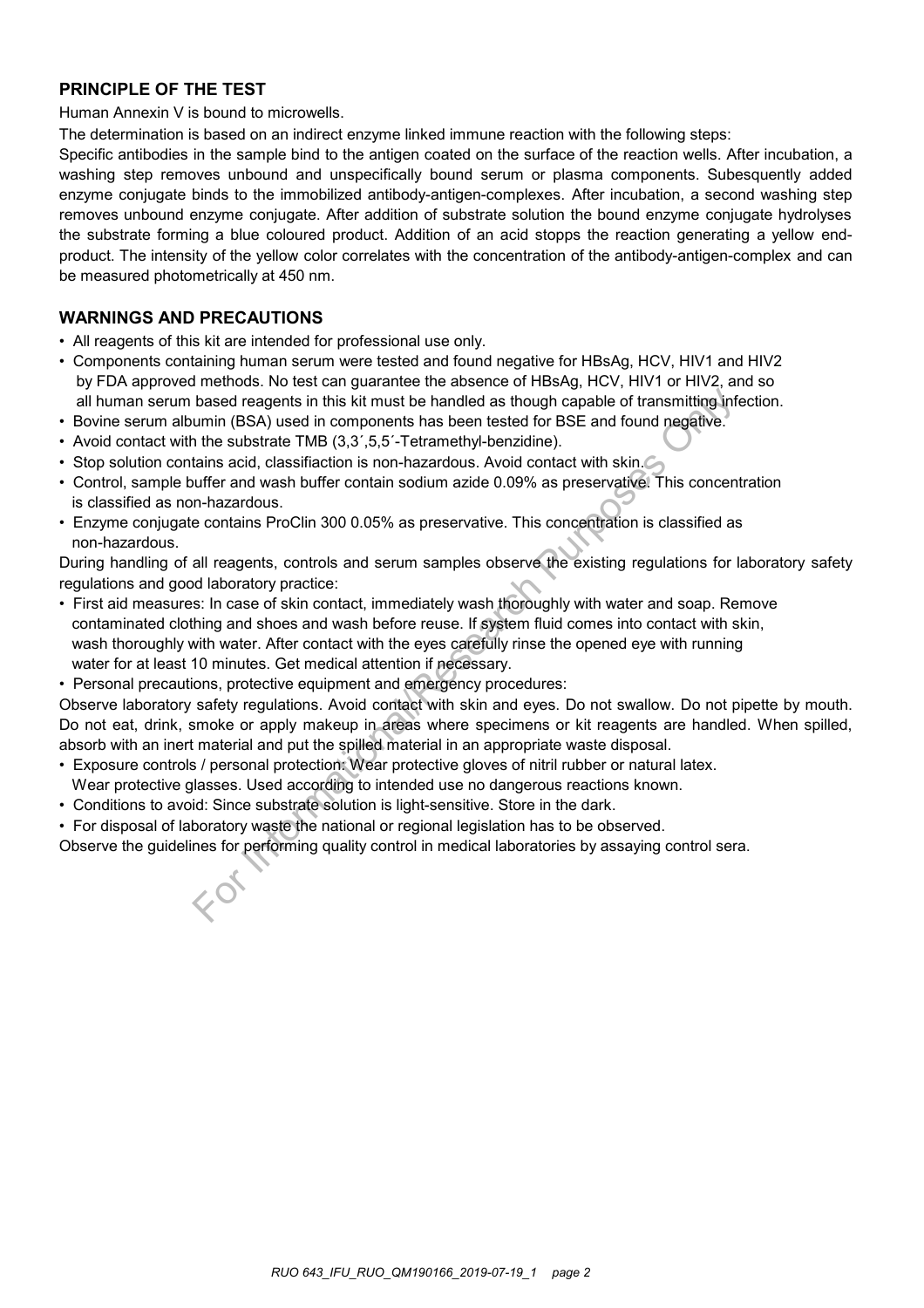### **CONTENTS OF THE KIT**

| <b>RUO 643</b>                                                                                                                    | $\sqrt{\xi/}$ 96 | Sufficient for 96 determinations                                                                                                                                                                             |  |  |
|-----------------------------------------------------------------------------------------------------------------------------------|------------------|--------------------------------------------------------------------------------------------------------------------------------------------------------------------------------------------------------------|--|--|
| MICROPLATE                                                                                                                        | 1                | One divisible microplate consisting of 12 modules of 8 wells each. Ready to use.<br>Product code on module:<br><b>ANX</b>                                                                                    |  |  |
| CALIBRATOR   A                                                                                                                    | $1.5$ ml         | Calibrator A 0 U/ml, containing serum/buffer matrix (PBS, BSA, detergent, NaN3<br>0.09%), yellow. Ready to use.                                                                                              |  |  |
| CALIBRATOR   B                                                                                                                    | $1.5$ ml         | Calibrator B 6.3 U/ml, containing annexin V antibodies in a serum/buffer matrix (PBS,<br>BSA, detergent, NaN3 0.09%), yellow. Ready to use.                                                                  |  |  |
| CALIBRATOR C                                                                                                                      | $1.5$ ml         | Calibrator C 12.5 U/ml, containing annexin V antibodies in a serum/buffer matrix (PBS,<br>BSA, detergent, NaN3 0.09%), yellow. Ready to use.                                                                 |  |  |
| CALIBRATOR D                                                                                                                      | $1.5$ ml         | Calibrator D 25 U/ml, containing annexin V antibodies in a serum/buffer matrix (PBS,<br>BSA, detergent, NaN3 0.09%), yellow. Ready to use.                                                                   |  |  |
| CALIBRATOR E                                                                                                                      | $1.5$ ml         | Calibrator E 50 U/ml, containing annexin V antibodies in a serum/buffer matrix (PBS,<br>BSA, NaN3 0.09%), yellow. Ready to use.                                                                              |  |  |
| CALIBRATOR F                                                                                                                      | $1.5$ ml         | Calibrator F 100 U/ml, containing annexin V antibodies in a serum/buffer matrix (PBS,<br>BSA, detergent, NaN3 0.09%), yellow. Ready to use.                                                                  |  |  |
| CONTROL <sup>+</sup>                                                                                                              | $1.5$ ml         | Control positive IgG, containing annexin V antibodies in a serum/buffer matrix (PBS,<br>BSA, detergent, NaN3 0.09%), yellow. Ready to use. The concentration is specified on<br>the certificate of analysis. |  |  |
| CONTROL <sup>1</sup>                                                                                                              | $1.5$ ml         | Control positive IgM, containing annexin V antibodies in a serum/buffer matrix (PBS,<br>BSA, detergent, NaN3 0.09%), yellow. Ready to use. The concentration is specified on<br>the certificate of analysis. |  |  |
| CONTROL <sup>1</sup> -                                                                                                            | $1.5$ ml         | Control negative, containing annexin V antibodies in a serum/buffer matrix (PBS, BSA,<br>detergent, NaN3 0.09%), yellow. Ready to use. The concentration is specified on the<br>certificate of analysis.     |  |  |
| DILUENT                                                                                                                           | 20 ml            | Sample Buffer P, containing PBS, BSA, detergent, preservative sodium azide 0.09%,<br>yellow, concentrate (5 x).                                                                                              |  |  |
| CONJUGATE   G                                                                                                                     | 15 <sub>ml</sub> | Enzyme Conjugate; containing anti-human IgG antibodies, HRP labelled; PBS, BSA,<br>detergent, preservative PROCLIN 0.05%, light red. Ready to use.                                                           |  |  |
| CONJUGATE   M                                                                                                                     | $15$ ml          | Enzyme Conjugate; containing anti-human IgM antibodies, HRP labelled; PBS, BSA,<br>detergent, preservative PROCLIN 0.05%, light red. Ready to use.                                                           |  |  |
| TMB                                                                                                                               | 15 <sub>ml</sub> | TMB Substrate; containing 3,3', 5,5'- Tetramethylbenzidin, colorless. Ready to use.                                                                                                                          |  |  |
| <b>STOP</b>                                                                                                                       | 15 ml            | Stop solution; contains acid. Ready to use.                                                                                                                                                                  |  |  |
| <b>WASH</b>                                                                                                                       | 20 ml            | Wash Buffer, containing Tris, detergent, preservative sodium azide 0.09%; 50 x conc.                                                                                                                         |  |  |
| <b>i</b>                                                                                                                          | 1                | <b>Certificate of Analysis</b>                                                                                                                                                                               |  |  |
| <b>MATERIALS REQUIRED</b>                                                                                                         |                  |                                                                                                                                                                                                              |  |  |
|                                                                                                                                   |                  |                                                                                                                                                                                                              |  |  |
| · Microplate reader capable of endpoint measurements at 450 nm; optional: reference filter at 620 nm<br>• Data reduction software |                  |                                                                                                                                                                                                              |  |  |
|                                                                                                                                   |                  |                                                                                                                                                                                                              |  |  |

### **MATERIALS REQUIRED**

- Microplate reader capable of endpoint measurements at 450 nm; optional: reference filter at 620 nm
- Data reduction software
- Multi-channel dispenser or repeatable pipette for 100 μl
- Vortex mixer
- Pipettes for 10 μl, 100 μl and 1000 μl
- Laboratory timing device
- Distilled or deionised water
- Measuring cylinder for 1000 ml and 100 ml
- Plastic container for storage of the wash solution

This ELISA assay is suitable for use on open automated ELISA processors. Each assay has to be validated on the respective automated system. Detailed information is provided upon request.

### **SPECIMEN COLLECTION, STORAGE AND HANDLING**

- Collect whole blood specimens using acceptable medical techniques to avoid hemolysis.
- Allow blood to clot and separate the serum or plasma by centrifugation.
- Test serum should be clear and non-hemolyzed. Contamination by hemolysis or lipemia should be avoided, but does not interfere with this assay.
- Specimens may be refrigerated at 2-8°C for up to five days or stored at -20°C up to six months.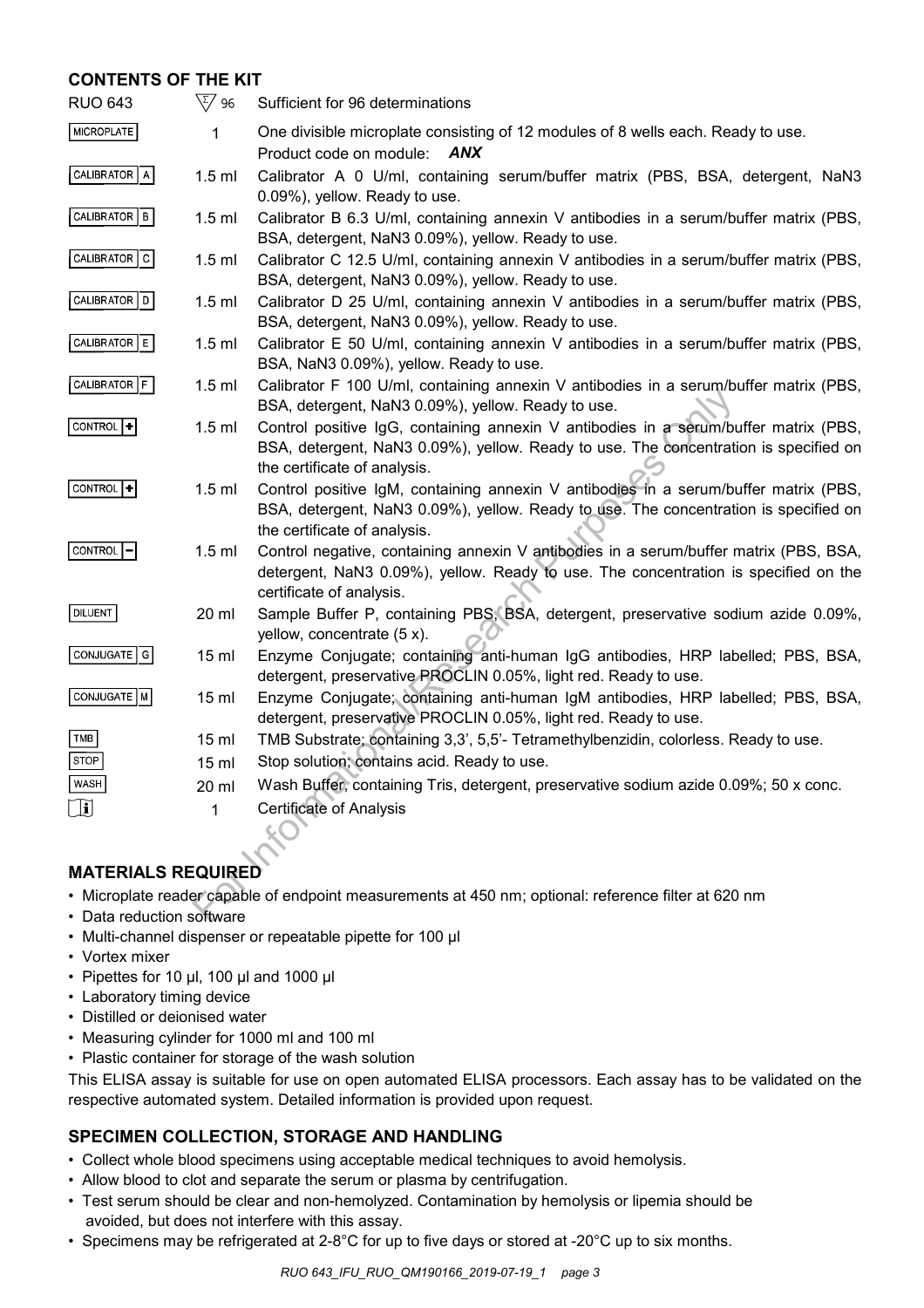- Avoid repetitive freezing and thawing of serum or plasma samples. This may result in variable loss of antibody activity.
- Testing of heat-inactivated sera is not recommended.

### **STORAGE AND STABILITY**

- Store test kit at 2-8°C in the dark.
- Do not expose reagents to heat, sun, or strong light during storage and usage.
- Store microplate sealed and dessicated in the clip bag provided.
- Shelf life of the unopended test kit is 18 months from day of production. Unopened reagents are stable until expiration of the kit. See labels for individual batch.
- Diluted Wash Buffer and Sample Buffer are stable for at least 30 days when stored at 2-8°C. We recommend consumption on the same day.

### **PROCEDURAL NOTES**

- Do not use kit components beyond their expiration dates.
- Do not interchange kit components from different lots and products.
- All materials must be at room temperature (20-28°C) prior to use.
- Prepare all reagents and samples. Once started, performe the test without interruption.
- Double determinations may be done. By this means pipetting errors may become obvious.
- Perform the assay steps only in the order indicated.
- Always use fresh sample dilutions.
- Pipette all reagents and samples into the bottom of the wells.
- To avoid carryover or contamination, change the pipette tip between samples and different kit controls.
- Wash microwells thoroughly and remove the last droplets of wash buffer.
- All incubation steps must be accurately timed.
- Do not re-use microplate wells.

### **PREPARATION OF REAGENTS**

#### **WASH**

Dilute the contents of one vial of the buffered wash solution concentrate (50x) with distilled or deionised water to a final volume of 1000 ml prior to use. injuonents are by the search of the search products.<br>For its and samples. Once started, performe the test without interruption.<br>This and samples. Once started, performe the test without interruption.<br>This may be done. By t

#### **DILUENT**

Sample Buffer P: Prior to use dilute the contents (20 ml) of one vial of sample buffer 5x concentrate with distilled or deionised water to a final volume of 100 ml.

#### **Preparation of samples**

Dilute samples 1:100 before the assay: Put 990 µl of prediluted sample buffer in a polystyrene tube and add 10 µl of sample. Mix well. Note: Calibrators / Controls are ready to use and need not be diluted.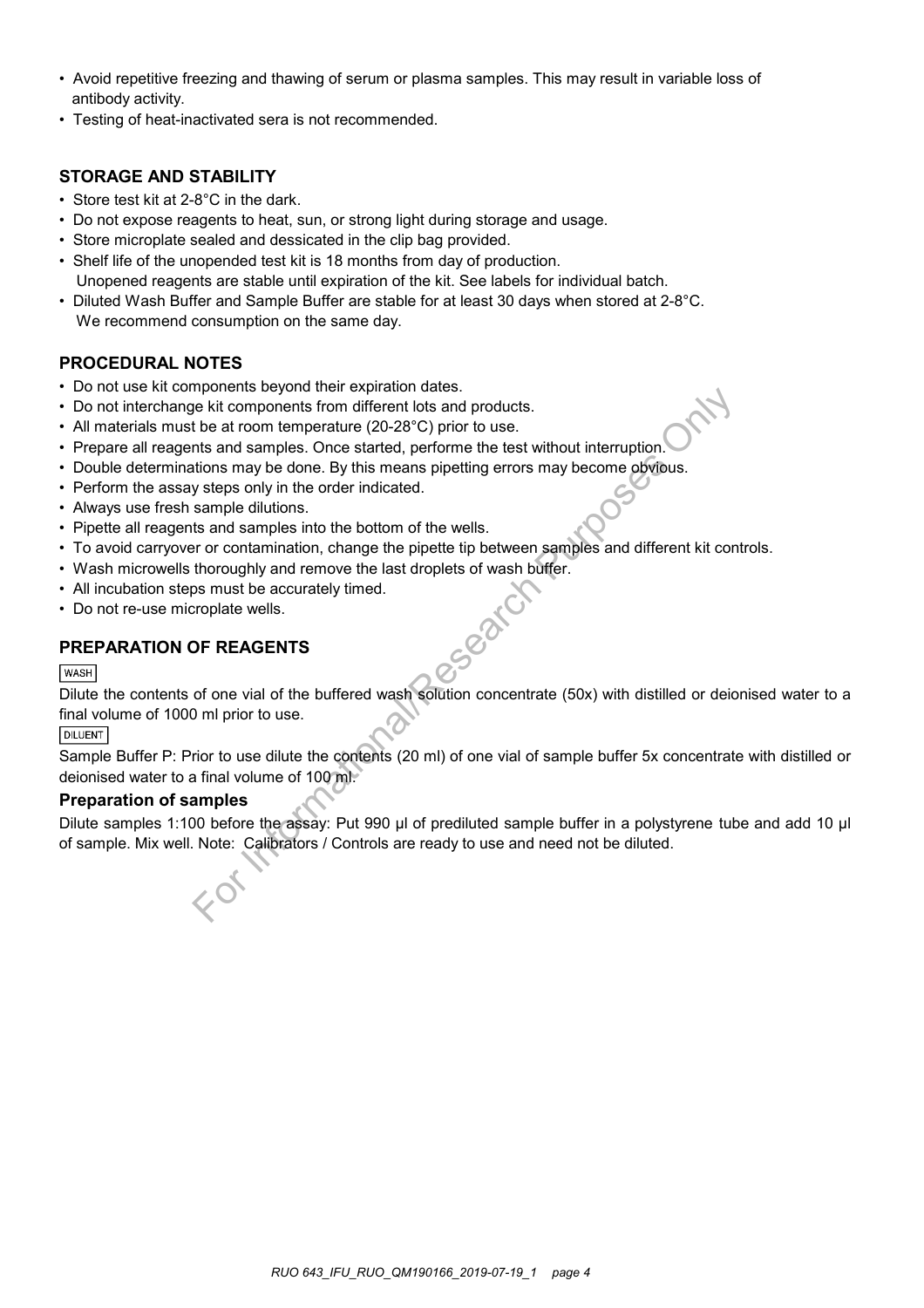### **TEST PROCEDURE**

Prepare enough microplate modules for all calibrators / controls and samples.

- 1. Pipette 100 µl of calibrators, controls and prediluted samples into the wells.
	- Incubate for 30 minutes at room temperature (20-28 °C).
	- Discard the contents of the microwells and wash 3 times with 300 µl of wash solution.
- 2. Dispense 100 μl of enzyme conjugate into each well. Incubate for 15 minutes at room temperature. Discard the contents of the microwells and wash 3 times with 300 μl of wash solution.
- 3. Dispense 100 μl of TMB substrate solution into each well. Incubate for 15 minutes at room temperature
- 4. Add 100 μl of stop solution to each well of the modules
	- Incubate for 5 minutes at room temperature.

Read the optical density at 450 nm (reference 600-690nm) and calculate the results. The developed colour is stable for at least 30 minutes. Read during this time.

Example for a pipetting scheme:



### **VALIDATION**

Test results are valid if the optical densities at 450 nm for calibrators / controls and the results for controls comply with the reference ranges indicated on the Certificate of Analysis enclosed in each test kit. If these quality control criteria are not met the assay run is invalid and should be repeated.

### **CALCULATION OF RESULTS**

For quantitative results plot the optical density of each calibrator versus the calibrator concentration to create a calibration curve. The concentration of samples may then be estimated from the calibration curve by interpolation. Using data reduction software a 4-Parameter-Fit with lin-log coordinates for optical density and concentration is the data reduction method of choice.

## **ASSAY CHARACTERISTICS**

### **Calibration**

This assay system is calibrated in relative arbitrary units, since no international reference preparation is available for this assay.

### **Measuring range**

The calculation range of this ELISA assay is

IgG: 0 - 100 U/ml

IgM: 0 - 100 U/ml

### **Interfering substances**

No interference has been observed with haemolytic (up to 1000 mg/dl) or lipemic (up to 3 g/dl triglycerides) sera or plasma, or bilirubin (up to 40 mg/dl) containing sera or plasma. Nor have any interfering effects been observed with the use of anticoagulants (Citrate, EDTA, Heparine). However for practical reasons it is recommended that grossly hemolyzed or lipemic samples should be avoided.

### **LIMITATIONS OF THE PROCEDURE**

For research use only. Not for diagnostic procedures.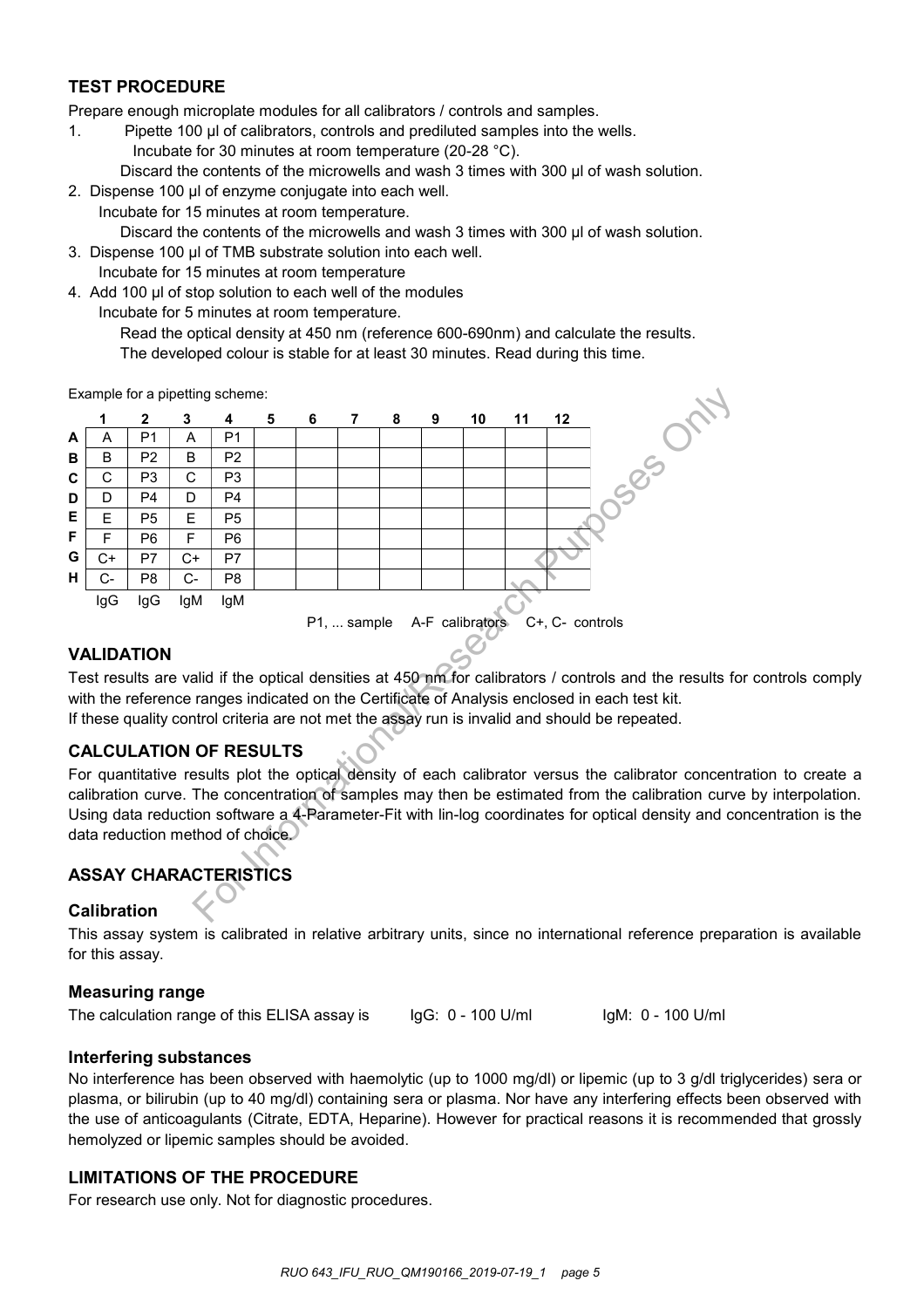### **REFERENCES**

1. Banzato A, Pozzi N, Frasson R, De F, V, Ruffatti A, Bison E et al. Antibodies to Domain I of beta(2)Glycoprotein I are in close relation to patients risk categories in Antiphospholipid Syndrome (APS). Thromb Res 2011; 128(6):583 -6.

2. Bertolaccini ML, Amengual O, Atsumi T, Binder WL, de LB, Forastiero R et al. 'Non-criteria' aPL tests: report of a task force and preconference workshop at the 13th International Congress on Antiphospholipid Antibodies, Galveston, TX, USA, April 2010. Lupus 2011; 20(2):191-205.

3. de Laat B, de Groot PG. Autoantibodies directed against domain I of beta2-glycoprotein I. Curr Rheumatol Rep 2011; 13(1):70-6.

4. de Laat B, Mertens K, de Groot PG. Mechanisms of disease: antiphospholipid antibodies-from clinical association to pathologic mechanism. Nat Clin Pract Rheumatol 2008; 4(4):192-9.

5. de Laat B, Pengo V, Pabinger I, Musial J, Voskuyl AE, Bultink IE et al. The association between circulating antibodies against domain I of beta2-glycoprotein I and thrombosis: an international multicenter study. J Thromb Haemost 2009; 7(11):1767-73.

6. Espinosa G, Cervera R. Antiphospholipid syndrome. Arthritis Res Ther 2008; 10(6):230.

7. Favaloro EJ, Wong RC. Laboratory testing for the antiphospholipid syndrome: making sense of antiphospholipid antibody assays. Clin Chem Lab Med 2011; 49(3):447-61.

8. Fischer MJ, Rauch J, Levine JS. The antiphospholipid syndrome. Arthritis Rheum 2007; 27(1):35-46.

9. Giannakopoulos B, Passam F, Ioannou Y, Krilis SA. How we diagnose the antiphospholipid syndrome. Blood 2009; 113(5):985-94.

10. Greaves M, Cohen H, Machin SJ, Mackie I. Guidelines on the investigation and management of the antiphospholipid syndrome. Br J Haematol 2000; 109(4):704-15.

11. Hughes GR. Hughes syndrome: antiphospholipid syndrome. J R Coll Physicians Lond 1998; 32(3):260-4.

12. Hughes GR. Hughes Syndrome (the antiphospholipid syndrome): ten clinical lessons. Autoimmun Rev 2008; 7 (3):262-6.

13. Hughes GR. Antiphospholipid syndrome, migraine and stroke. Lupus 2010; 19(5):555-6.

14. Hughes GR, Harris NN, Gharavi AE. The anticardiolipin syndrome. J Rheumatol 1986; 13(3):486-9.

15. Koike T, Bohgaki M, Amengual O, Atsumi T. Antiphospholipid antibodies: lessons from the bench. J Autoimmun 2007; 28(2-3):129-33.

16. Lakos G, Favaloro EJ, Harris EN, Meroni PL, Tincani A, Wong RC et al. International consensus guidelines on anticardiolipin and anti-beta2-glycoprotein I testing: report from the 13th International Congress on Antiphospholipid Antibodies. Arthritis Rheum 2012; 64(1):1-10. 009; 7(11):1767-73.<br>
wera R. Antiphospholipid syndrome. Arthritis Res Ther 2008; 10(6):230.<br>
wing RC. Laboratory testing for the antiphospholipid syndrome: making sense of<br>
lin Chem Lab Med 2011; 49(3):447-61.<br>
clin Chem L

17. Mackworth-Young C. Primary antiphospholipid syndrome: a distinct entity? Autoimmun Rev 2006; 5(1):70-5.

18. Miyakis S, Lockshin MD, Atsumi T, Branch DW, Brey RL, Cervera R et al. International consensus statement on an update of the classification criteria for definite antiphospholipid syndrome (APS). J Thromb Haemost 2006; 4(2):295-306.

19. Molina JF, Gutierrez-Urena S, Molina J, Uribe O, Richards S, De CC et al. Variability of anticardiolipin antibody isotype distribution in 3 geographic populations of patients with systemic lupus erythematosus. J Rheumatol 1997; 24(2):291-6.

20. Oku K, Atsumi T, Amengual O, Koike T. Antiprothrombin antibody testing: detection and clinical utility. Semin Thromb Hemost 2008; 34(4):335-9.

21. Pengo V, Biasiolo A, Bison E, Chantarangkul V, Tripodi A. Antiphospholipid antibody ELISAs: survey on the performance of clinical laboratories assessed by using lyophilized affinity-purified IgG with anticardiolipin and antibeta2-Glycoprotein I activity. Thromb Res 2007; 120(1):127-33.

22. Pierangeli SS, de Groot PG, Dlott J, Favaloro E, Harris EN, Lakos G et al. 'Criteria' aPL tests: report of a task force and preconference workshop at the 13th International Congress on Antiphospholipid Antibodies, Galveston, Texas, April 2010. Lupus 2011; 20(2):182-90.

23. Pierangeli SS, Favaloro EJ, Lakos G, Meroni PL, Tincani A, Wong RC et al. Standards and reference materials for the anticardiolipin and anti-beta-2-glycoprotein I assays: a report of recommendations from the APL Task Force at the 13th International Congress on Antiphospholipid Antibodies. Clin Chim Acta 2012; 413(1-2):358-60.

24. Sinico RA, Bollini B, Sabadini E, Di Toma L, Radice A. The use of laboratory tests in diagnosis and monitoring of systemic lupus erythematosus. J Nephrol JID - 9012268 2002; 15 Suppl 6:S20-S27.

25. Tincani A, Andreoli L, Casu C, Cattaneo R, Meroni P. Antiphospholipid antibody profile: implications for the evaluation and management of patients. Lupus 2010; 19(4):432-5.

26. Tincani A, Morozzi G, Afeltra A, Alessandri C, Allegri F, Bistoni O et al. Antiprothrombin antibodies: a comparative analysis of homemade and commercial methods. A collaborative study by the Forum Interdisciplinare